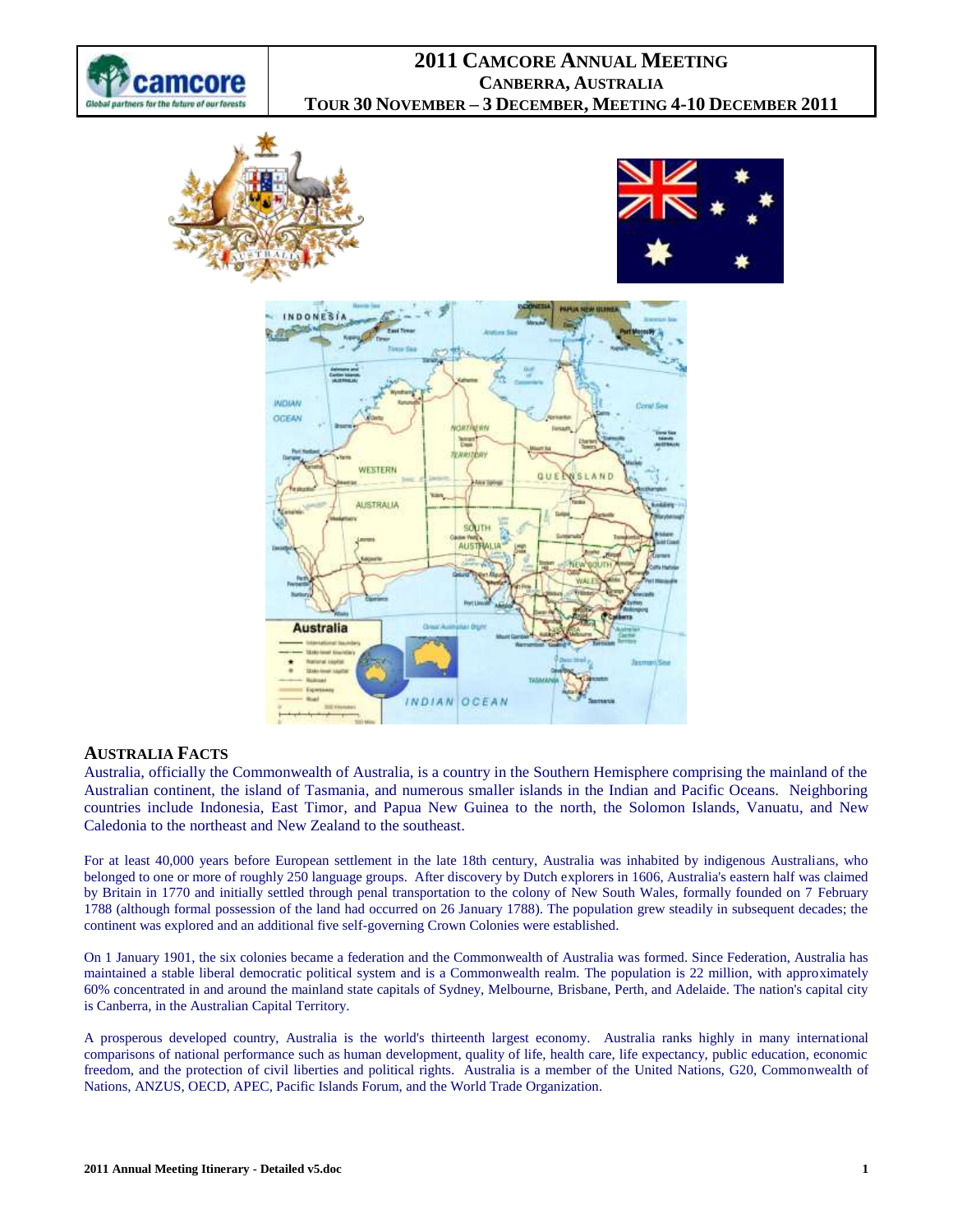

## **ARRIVAL, DEPARTURE, AND VISAS**

This year's Annual Meeting is in Australia.

Please check with your Embassy to determine if you need a Travel Visa for Australia. Please make sure to apply for your Travel Visa to avoid delays. If you need assistance obtaining your Travel Visa, such as a letter to confirm travel dates, please let us know what we can do to help.

**Flights can book up quickly!** Please check availability as soon as possible!

### **For those attending the Pre-Conference Tour and the Annual Meeting.**

Participants attending the Pre-conference tour will need to arrive into Canberra by Tuesday, 29 November and will leave from Melbourne Airport (MLB) to Brisbane Airport (BNE) or directly to the Sunshine Coast Airport (MCY), Queensland either Saturday afternoon, 3 December or Sunday, 4 December, dependent on your need to attend meetings on Sunday. All Executive and Technical Committee Members attending the Pre-conference tour will need to leave from Melbourne on Saturday, 3 December to the Sunshine Coast to be able to attend the Technical and Executive Committee Meetings scheduled for Sunday, 4 December. If traveling from Melbourne to Brisbane, participants will need to take an airport shuttle bus from the Brisbane Airport to the venue on the Sunshine Coast, which is 1.5 to 2 hours drive north of the city. Shuttles depart the Brisbane Airport every half hour and the cost will be approximately \$40 AUD (see below). Get off the shuttle at the Mantra in Mooloolaba. Alternatively, flights are available directly to the Sunshine Coast and taxis [\(http://www.sunshinecoast](http://www.sunshinecoast-australia.com/sunshine-coast-taxis.html)[australia.com/sunshine-coast-taxis.html\)](http://www.sunshinecoast-australia.com/sunshine-coast-taxis.html) or shuttles [\(http://www.sunair.com.au/sunshine-coast-airport.html\)](http://www.sunair.com.au/sunshine-coast-airport.html) are available. For those not attending the Executive or Technical Committee Meetings, it is advised that you arrive at the Sunshine Coast destination before 4:00 PM on Sunday, 4 December in order to make Registration and the Welcome Dinner that night (see itinerary).

Please note that the cost of travel between the pre-conference tour venue and the Sunshine Coast is not covered by the registration fee. Furthermore the hotel for Saturday night, 3 December is not covered by the registration cost. (Camcore will assume that you need rooms for the all nights that you are in Australia and will handle booking all rooms once flight information has been received (arrival and departure dates, time, Airlines and Flight Numbers.)

### **For those only attending the Annual Meeting and Field Trips – 4-10 December**

All Executive and Technical Committee Members will need to arrive into Australia on Saturday, 3 December and then make their way to the Mantra Hotel in the town of Mooloolaba on the Sunshine Coast. Delegates will need to take an airport shuttle bus from the Brisbane Airport to the venue on the Sunshine Coast, which is 1.5 to 2 hours drive north of the city. Shuttles depart the Brisbane airport every half hour and the cost will be approximately \$40 AUD. Get off the shuttle at the Mantra in Mooloolaba. Alternatively, domestic flights are available directly to the Sunshine Coast and taxis [\(http://www.sunshinecoast-australia.com/sunshine-coast](http://www.sunshinecoast-australia.com/sunshine-coast-taxis.html)[taxis.html\)](http://www.sunshinecoast-australia.com/sunshine-coast-taxis.html) or shuttles [\(http://www.sunair.com.au/sunshine-coast-airport.html\)](http://www.sunair.com.au/sunshine-coast-airport.html) are available. The Executive and Technical Meetings begin on Sunday, 4 December.

Even though those not on either of these Committees could arrive at the hotel on Sunday, 4 December, we kindly ask that all you try to book your international flights to arrive on the Sunshine Coast no later than Saturday, 3 December to rest up and minimize jet lag.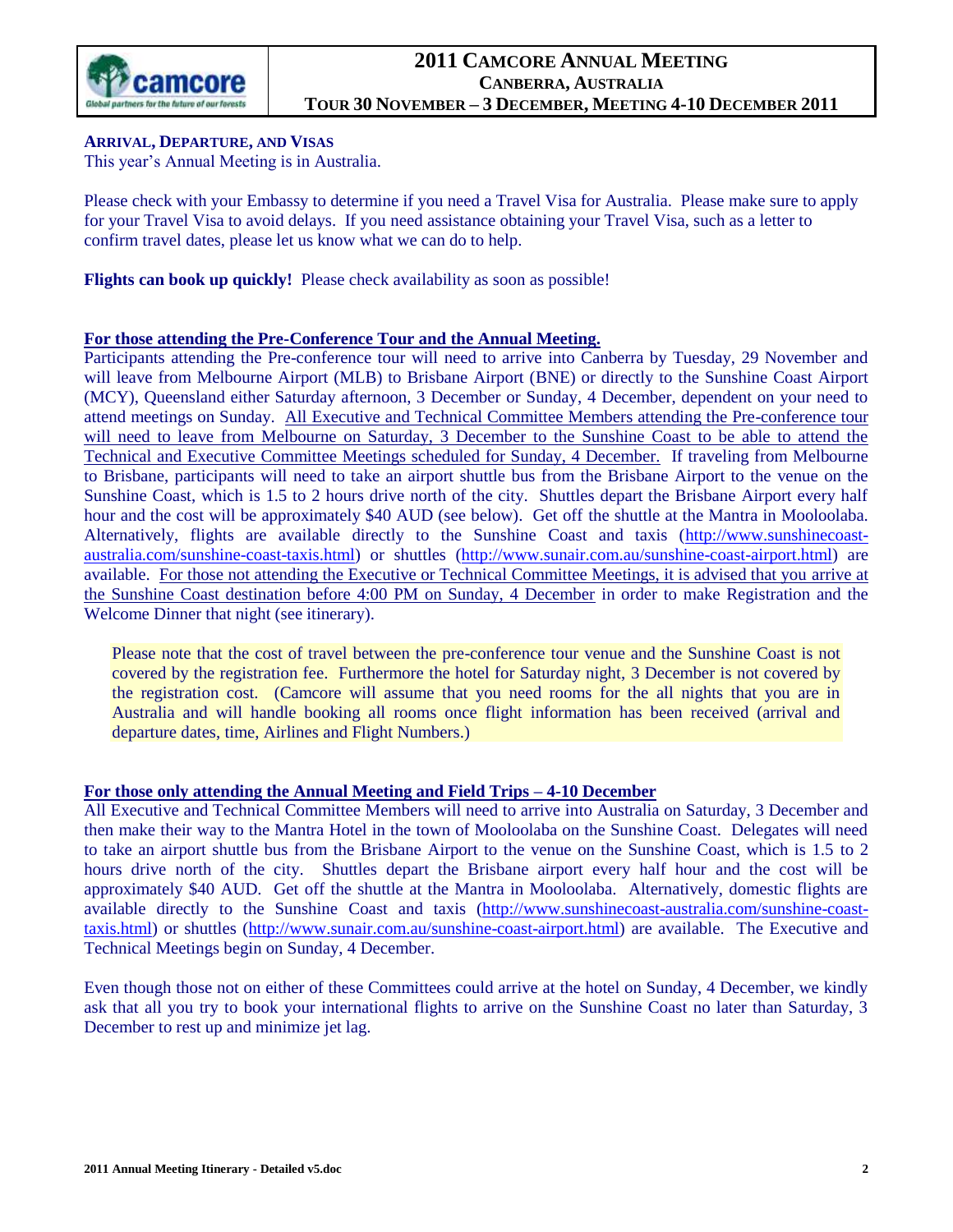

### **Time of Departures of Airport Shuttles from the Brisbane Airport to the Sunshine Coast**

Every half hour depending on the company.

- <http://www.sunair.com.au/brisbane-airport.html>
- <http://www.airshuttle.com.au/>

#### **REGISTRATION COSTS**

Registration costs for the 2011 Camcore Annual Meeting are:

| Camcore Pre-conference Tour          | \$1,800 USD |
|--------------------------------------|-------------|
| Camcore Member Participant/Attendee: | \$2,200 USD |
| <b>Camcore Member Spouse:</b>        | \$350 USD   |

Registration covers all events and meeting sessions as well as most meals and hotel accommodations.

#### **CANCELLATION FEE**

**There will be a cancellation fee if you cancel your attendance less than 45-days prior to the meeting.** *The charges become progressively more severe closer to the meeting date***.** This is the hotels billing policy.

#### **BILLING**

You will receive an Electronic Invoice for Registration Fees by June 31. **All invoices must be paid by August 1.**

If you need to have a hard copy in addition to the soft copy, please contact Robert McGee to expedite delivery. Also attached are the directions for sending a wire transfer.

### **WEATHER**

#### **For the Preconference Tour around Canberra:**

The temperature in Canberra varies considerably from summer to winter. In December, January, and February the weather is typically warm and dry. Temperatures can reach  $30^{\circ}$  C (86 $^{\circ}$  F) with continuous sunshine.

### **For the Annual Meeting and Field Trips in Queensland:**

The Sunshine Coast has one of the highest sunshine readings in the world, averaging seven hours a day. The variation between summer and winter is much less than you experience in Europe, North America, and northern Asia. Ocean temperatures range from 26° C in summer to 19° C in winter (79° to 66° F). Summer average temperatures between December and February range from a minimum 17° C to 28° C maximum (63° to 82° degrees F). Though there are warmer days the coastal areas enjoy sea breezes.

### **ATTIRE**

The Camcore Annual Meeting will be mostly informal with casual dress and field clothes, but sports coats and ties will be in order at the Dinner on Thursday. You may want a light jacket for evenings.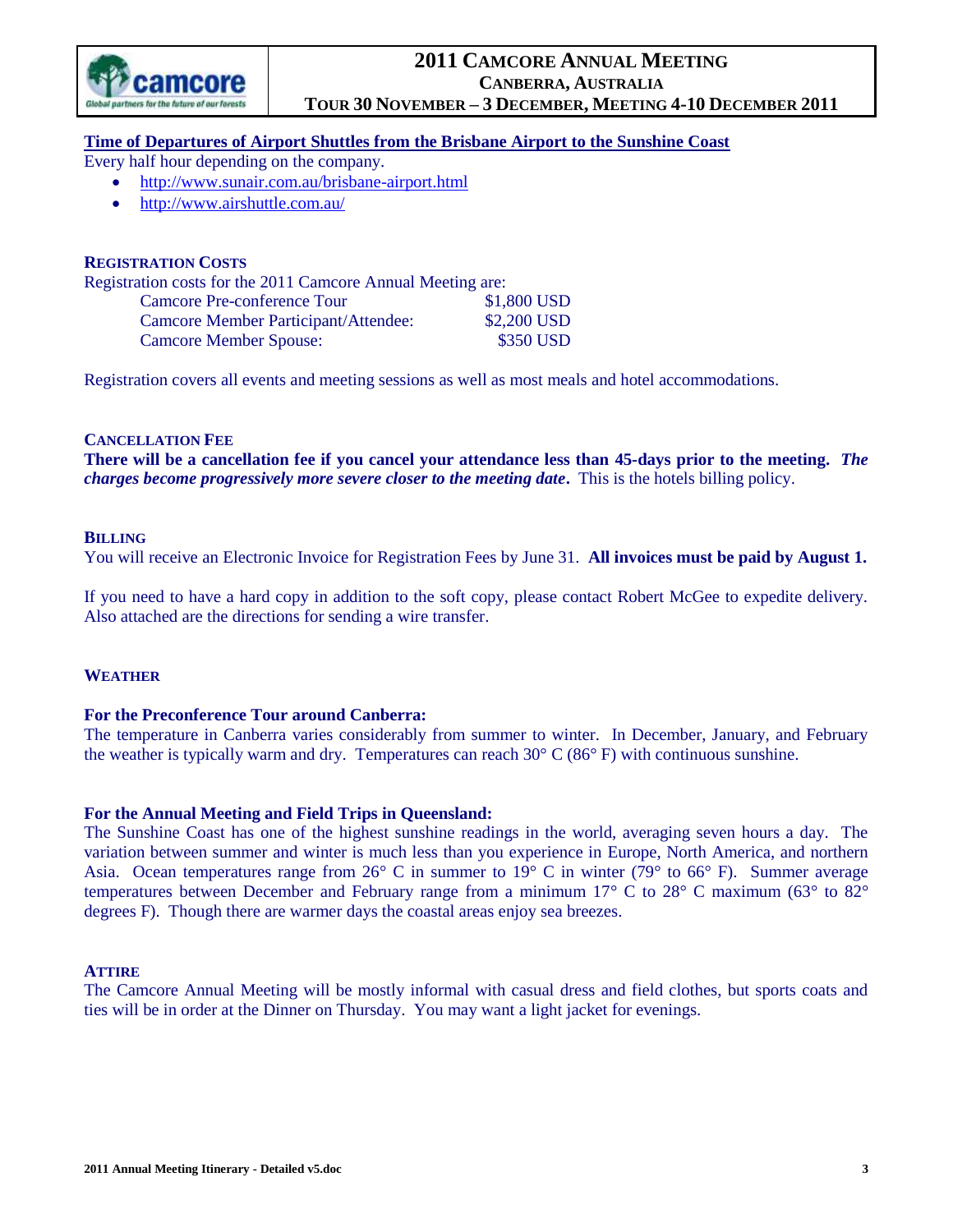

### **MEALS**

Meals are provided according to the plan outlined below. Breakfast and lunch at the hotel includes all drinks: tea, sodas, and/or water. The formal dinner is to be held on Friday, 9 December at the Fourth Floor, a restaurant near the Mantra Hotel in Mooloolaba. Many restaurants and cafés are located near the hotel for any meals that are not included in the registration costs.

| <b>Day</b>       | <b>Monday</b> | <b>Tuesday</b> | Wednesday    | <b>Thursday</b> | Friday       | <b>Saturday</b> | <b>Sunday</b> |
|------------------|---------------|----------------|--------------|-----------------|--------------|-----------------|---------------|
| <b>Date</b>      | 11/28         | 11/29          | 11/30        | 12/1            | $12/2$       | $12/3$          | 12/4          |
| <b>Breakfast</b> | $*$           | $*$            | $\checkmark$ | $\checkmark$    | $\checkmark$ | $\checkmark$    | *             |
| Lunch            | $*$           | $*$            | $\checkmark$ | $\checkmark$    | $\checkmark$ | $\ast$          | *             |
| <b>Dinner</b>    | $\ast$        | $\ast$         | $\checkmark$ | $\checkmark$    | $\checkmark$ | *               | $\checkmark$  |
| <b>Hotel</b>     | $*$           | $\checkmark$   | $\checkmark$ | $\checkmark$    | $\checkmark$ | $\ast$          | $\checkmark$  |
|                  |               |                |              |                 |              |                 |               |
|                  |               |                |              |                 |              |                 |               |
| Day              | <b>Monday</b> | <b>Tuesday</b> | Wednesday    | <b>Thursday</b> | Friday       | <b>Saturday</b> | <b>Sunday</b> |
| <b>Date</b>      | $12/5$        | $12/6$         | 12/7         | 12/8            | 12/9         | 12/10           | 12/11         |
| <b>Breakfast</b> | $\checkmark$  | $\checkmark$   | $\checkmark$ | $\checkmark$    | $\checkmark$ | $\checkmark$    | $\ast$        |
| Lunch            | $\checkmark$  | $\checkmark$   | $\checkmark$ | $\checkmark$    | $\checkmark$ | $\ast$          | $\ast$        |
| <b>Dinner</b>    | $\ast$        | $\checkmark$   | $\checkmark$ | *               | $\checkmark$ | $*$             | $*$           |
| <b>Hotel</b>     | $\checkmark$  | $\checkmark$   | $\checkmark$ | $\checkmark$    | $\checkmark$ | $*$             | $\ast$        |

**\* Breakfast/ Lunch/ Dinner on Own:** You are free to choose your dining experience. These meals are not included in the Registration Fee.

**\*\* Hotel Accommodations:** are not included with the Registration Fee, approximately US \$200.00 per night.

**Included in Pre-Conference Registration**

**Included in Annual Meeting Registration**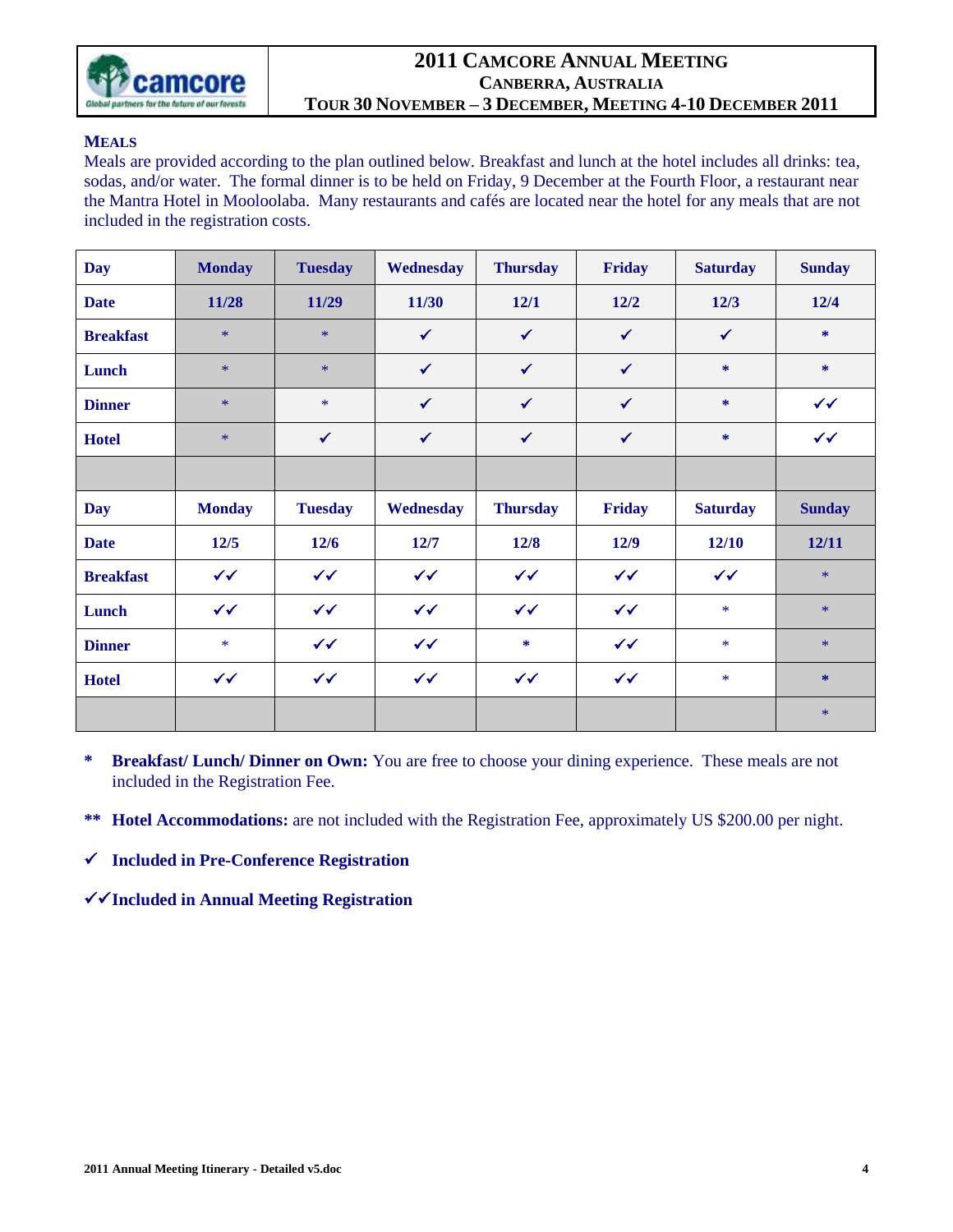

### **HOTEL CONTACT INFORMATION:**

### **RYDGES LAKESIDE CANBERRA HOTEL**

[www.rydges.com/hotel/RACANB/Rydges-Lakeside-Canberra.htm](http://www.rydges.com/hotel/RACANB/Rydges-Lakeside-Canberra.htm)

### **DICKSON QUALITY INN CANBERRA**

[www.qualityinn.com/hotel-canberra-australia-AU499](http://www.qualityinn.com/hotel-canberra-australia-AU499)

### **QUEST APARTMENT WAGGA-WAGGGA**

[www.questapartments.com.au/Accommodation/48/Australia/NSW\\_Regional/Quest\\_Wagga\\_Wagga/Welcome.as](http://www.questapartments.com.au/Accommodation/48/Australia/NSW_Regional/Quest_Wagga_Wagga/Welcome.aspx) [px](http://www.questapartments.com.au/Accommodation/48/Australia/NSW_Regional/Quest_Wagga_Wagga/Welcome.aspx)

### **WINE VILLAGE MOTOR INN**

[www.winevillagemotorinn.com.au/](http://www.winevillagemotorinn.com.au/)

### **HOLIDAY INN MELBOURNE AIRPORT**

[www.melbourneairport.com.au/Flight-Passenger-Info/Aiport-Facilities/Airport-hotels/Holiday-Inn-Melbourne-](http://www.melbourneairport.com.au/Flight-Passenger-Info/Aiport-Facilities/Airport-hotels/Holiday-Inn-Melbourne-Airport.html)[Airport.html](http://www.melbourneairport.com.au/Flight-Passenger-Info/Aiport-Facilities/Airport-hotels/Holiday-Inn-Melbourne-Airport.html)

### **HOTEL MANTRA** Corner of Venning Street & The Esplanade Mooloolaba, Queensland, 4557 Phone: 07 5452 2871, Fax: 07 5452 2780

[www.mantramooloolababeach.com.au/](http://www.mantramooloolababeach.com.au/)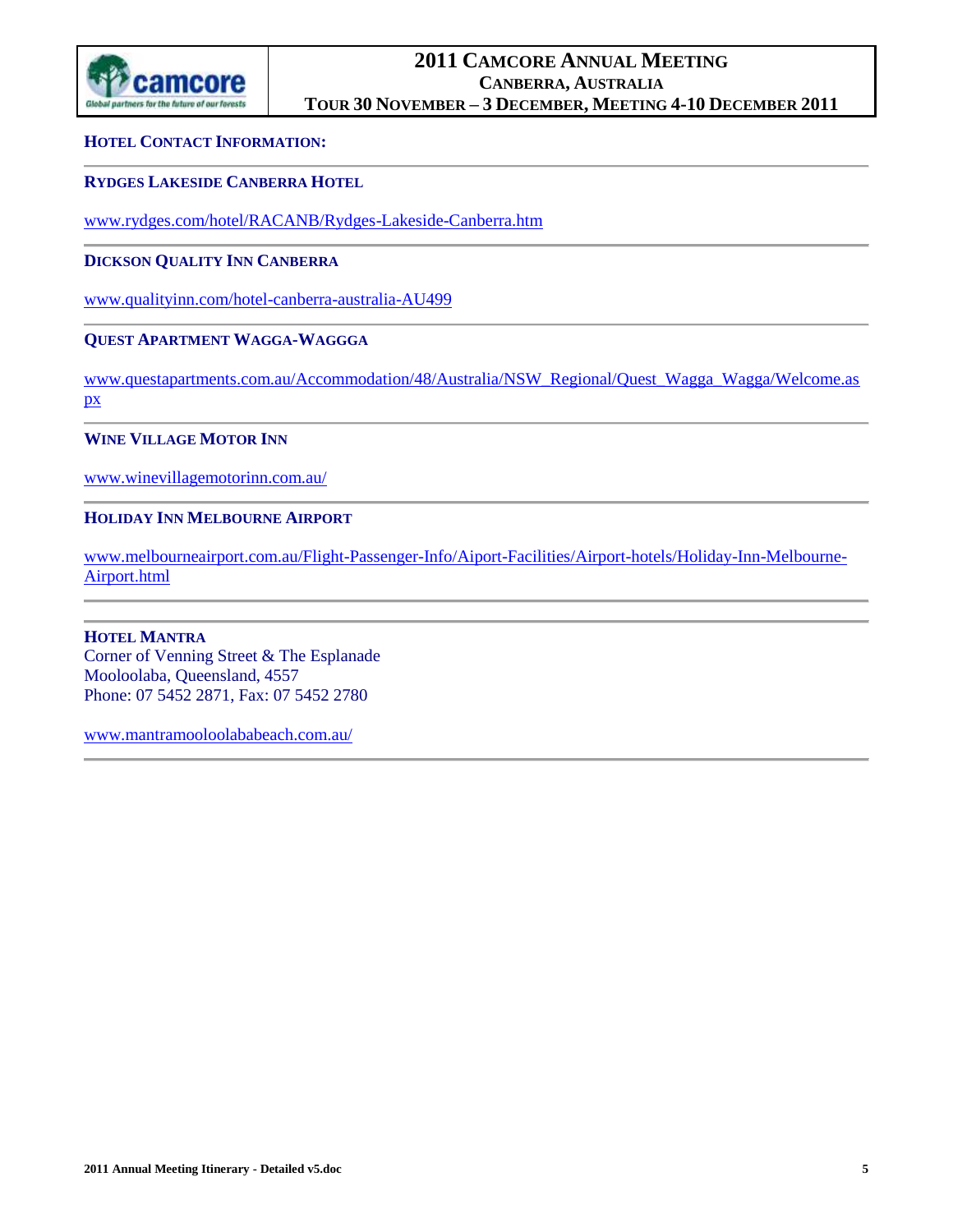

### **ITINERARY**

| <b>SATURDAY</b>                        |            | Camcore Team Departs US                                                                                                                                                     |
|----------------------------------------|------------|-----------------------------------------------------------------------------------------------------------------------------------------------------------------------------|
| <b>26 NOVEMBER</b>                     |            |                                                                                                                                                                             |
| <b>MONDAY</b><br><b>28 NOVEMBER</b>    |            | Canberra<br>Early arrival of the Camcore Team                                                                                                                               |
| <b>DAY-7</b>                           |            | Hotel: Rydges Lakeside Canberra Hotel - On your Own                                                                                                                         |
|                                        |            |                                                                                                                                                                             |
| TUESDAY<br><b>29 NOVEMBER</b>          |            | Canberra<br>Meeting: Dvorak, Burdon, Young, CSIRO<br>Southerton                                                                                                             |
| <b>DAY -6</b>                          |            | Hotel: Dickson Quality Inn Canberra - Included in Pre-Tour Registration                                                                                                     |
|                                        |            | www.qualityinn.com/hotel-canberra-australia-AU499                                                                                                                           |
|                                        |            | Canberra<br>Breakfast - Hotel                                                                                                                                               |
|                                        |            | Pre-meeting Field Tour Southern Australia<br>Bush                                                                                                                           |
|                                        |            | Plant Industry CSIRO Discovery Centre at Black Mountain                                                                                                                     |
|                                        |            | Summary of Camcore<br>Dvorak                                                                                                                                                |
| <b>WEDNESDAY</b><br><b>30 NOVEMBER</b> |            | Summary of CSIRO Genomics/Phenomics Capability in<br>Southerton<br>Forestry                                                                                                 |
| <b>DAY -5</b>                          | $10:00$ AM | Board Bus<br>Travel to Australian Tree Seed Centre Seed Orchard Complex                                                                                                     |
|                                        |            | Lunch – Location?                                                                                                                                                           |
|                                        |            | Afternoon Break/Tea                                                                                                                                                         |
|                                        |            | Dinner - Magpie                                                                                                                                                             |
|                                        |            | Hotel: Quest Apartment Wagga-Wagga - Included in Pre-Tour Registration<br>www.questapartments.com.au/Accommodation/48/Australia/NSW_Regional/Quest_Wagga_Wagga/Welcome.aspx |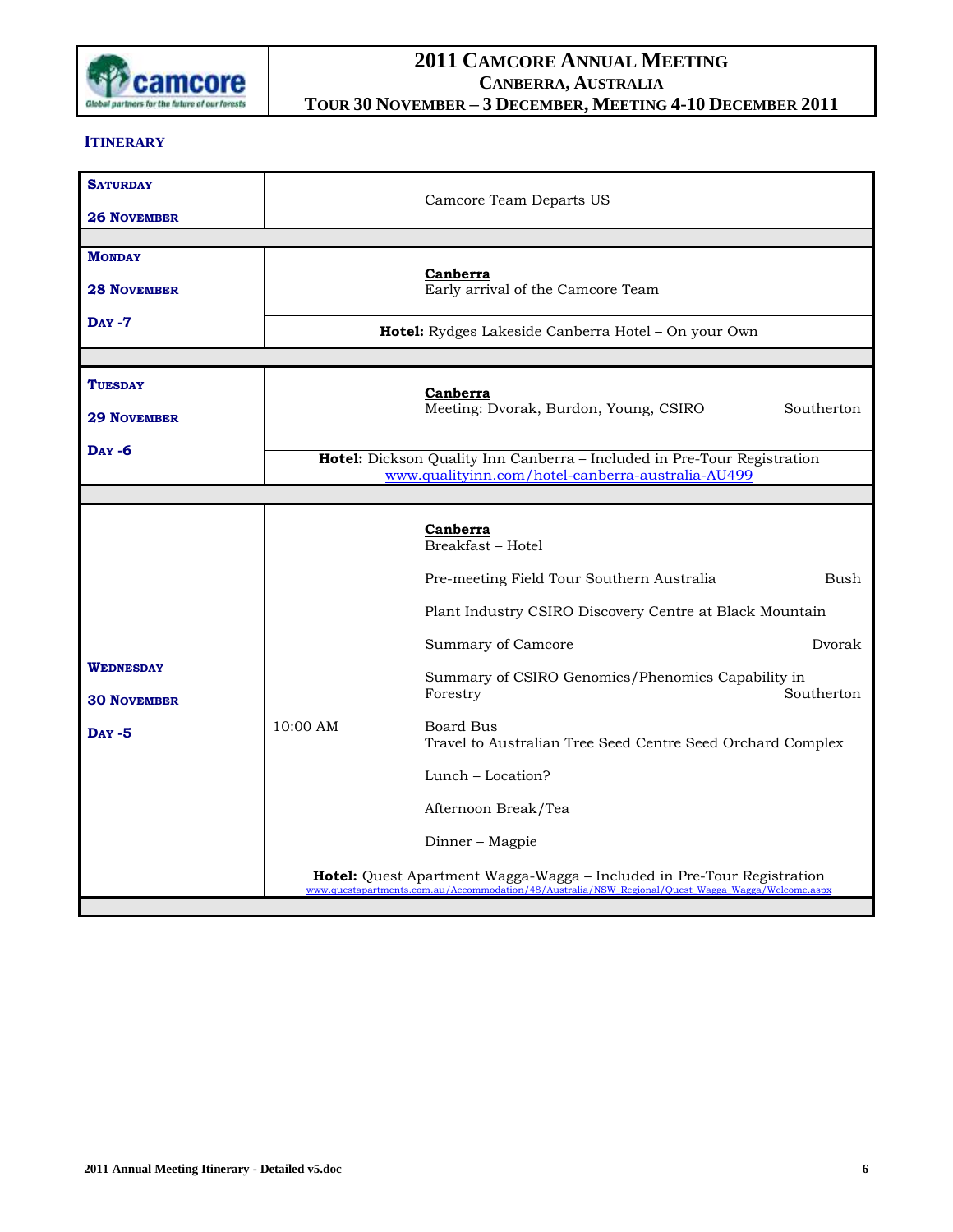

|                   |           | <b>Rutherglen/ Corowa</b><br>Breakfast - Hotel                                                                                                                                                        |      |
|-------------------|-----------|-------------------------------------------------------------------------------------------------------------------------------------------------------------------------------------------------------|------|
|                   |           | Pre-meeting Field Tour Southern Australia                                                                                                                                                             | Bush |
|                   |           | Rutherglen or Corowa Surrounds                                                                                                                                                                        |      |
| <b>THURSDAY</b>   |           | ATSC Seed Orchards and Field Trials<br>(E. dunnii CSO, E. cladocalyx SSO, E. sideroxylon CSO,<br>Corymbia CSO)                                                                                        |      |
| <b>1 DECEMBER</b> |           | $Lunch - Location?$                                                                                                                                                                                   |      |
| $Day -4$          |           | Natural E. camaldulensis/Murray River Forest Visit<br>Inland Mountain Forests                                                                                                                         |      |
|                   |           | Afternoon Break/Tea                                                                                                                                                                                   |      |
|                   |           | Dinner – Twisted Sister                                                                                                                                                                               |      |
|                   |           | Overnight in Rutherglen                                                                                                                                                                               |      |
|                   |           | Hotel: Wine Village Motor Inn - Included in Pre-Tour Registration                                                                                                                                     |      |
|                   |           | www.winevillagemotorinn.com.au                                                                                                                                                                        |      |
|                   |           | <b>Rutherglen/ Corowa</b><br>Breakfast - Hotel                                                                                                                                                        |      |
|                   |           | Pre-meeting Field Tour Southern Australia                                                                                                                                                             | Bush |
|                   |           | Corowa to Melbourne                                                                                                                                                                                   |      |
| <b>FRIDAY</b>     |           | Lunch – Winery                                                                                                                                                                                        |      |
| <b>2 DECEMBER</b> | Melbourne | Natural Ash or Shining Gum (Euc. Nitens) Forests north of                                                                                                                                             |      |
| $Day -3$          |           | Afternoon Break/Tea                                                                                                                                                                                   |      |
|                   |           | Dinner – TBD                                                                                                                                                                                          |      |
|                   |           | Overnight near Melbourne Airport                                                                                                                                                                      |      |
|                   |           | Hotel: Holiday Inn Melbourne Airport - Included in Pre-Tour Registration<br>www.melbourneairport.com.au/Flight-Passenger-Info/Aiport-Facilities/Airport-<br>hotels/Holiday-Inn-Melbourne-Airport.html |      |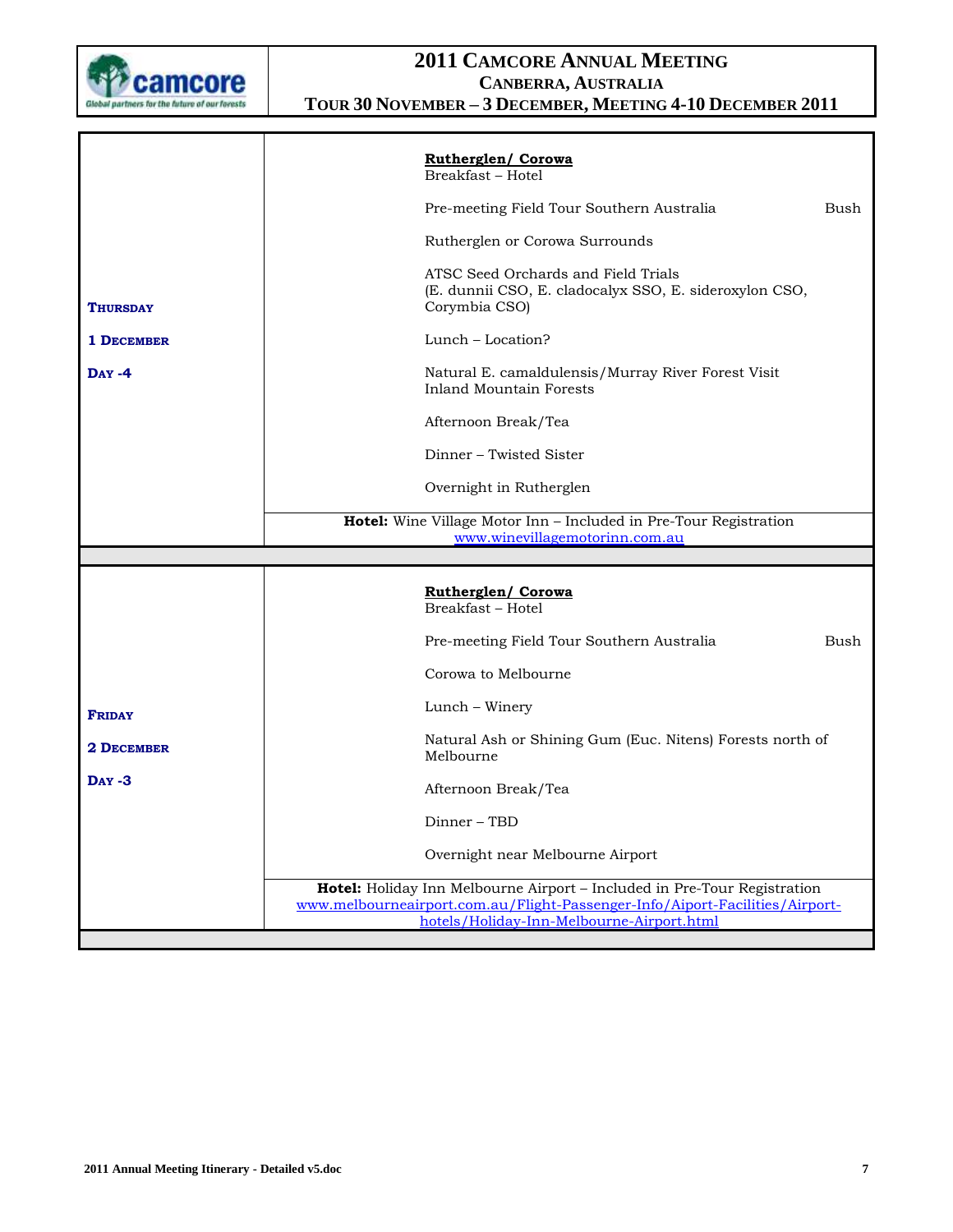

|                    |                          | <b>Melbourne</b><br>Breakfast - Hotel                                              |                  |
|--------------------|--------------------------|------------------------------------------------------------------------------------|------------------|
|                    |                          | Pre-meeting Field Tour Southern Australia                                          | Gapare           |
| <b>SATURDAY</b>    |                          | Melbourne to Brisbane<br>Domestic or Sunshine Coast Airport                        |                  |
| <b>3 DECEMBER</b>  |                          | Lunch – On Your Own                                                                |                  |
| $\mathbf{DAY} - 2$ |                          | Travel to Sunshine Coast - On Your Own                                             |                  |
|                    | <b>PM</b>                | Arrival of Camcore Annual Meeting Participants                                     |                  |
|                    |                          | Dinner – On Your Own                                                               |                  |
|                    |                          | Hotel: Mantra Hotel - On your Own                                                  |                  |
|                    |                          |                                                                                    |                  |
|                    |                          | Mantra Hotel, Mooloolaba Beach, Queensland<br>Breakfast - On Your Own              |                  |
|                    | AM                       | Arrival of Camcore Annual Meeting Participants                                     |                  |
|                    | $9:00 - 11:30$ AM        | <b>Technical Committee Meeting</b>                                                 | $(12$ People $)$ |
| <b>SUNDAY</b>      | Noon - 1:30 PM           | Lunch – On Your Own                                                                |                  |
| <b>4 DECEMBER</b>  | $1:30 - 4:00 \text{ PM}$ | <b>Executive Committee Meeting</b>                                                 | (5 People)       |
| $Day -1$           |                          | Flora and Fauna (Australia Zoo)                                                    | Option           |
|                    | 6:00 PM                  | Welcome and Registration<br>Drinks and Canapés                                     |                  |
|                    |                          | Dinner – On Your Own if Desired                                                    |                  |
|                    |                          | Hotel: Mantra Hotel - Included in Registration<br>www.mantramooloolababeach.com.au |                  |
|                    |                          |                                                                                    |                  |
|                    |                          | Mooloolaba, Queensland<br>Breakfast - Hotel                                        |                  |
|                    | $8:00$ AM $-N$ oon       | Australian Speakers - Brawner to Arrange                                           | Brawner          |
| <b>MONDAY</b>      |                          | Morning Break/Tea                                                                  |                  |
| <b>5 DECEMBER</b>  | Noon $-1:30$ PM          | Lunch - Hotel                                                                      |                  |
| DAY O              | $1:30 - 5:00$ PM         | Camcore Speakers - Dvorak to Arrange                                               | Dvorak           |
|                    |                          | Afternoon Break/Tea                                                                |                  |
|                    |                          | Dinner – On Your Own                                                               |                  |
|                    |                          | Hotel: Mantra Hotel - Included in Registration                                     |                  |
|                    |                          | www.mantramooloolababeach.com.au                                                   |                  |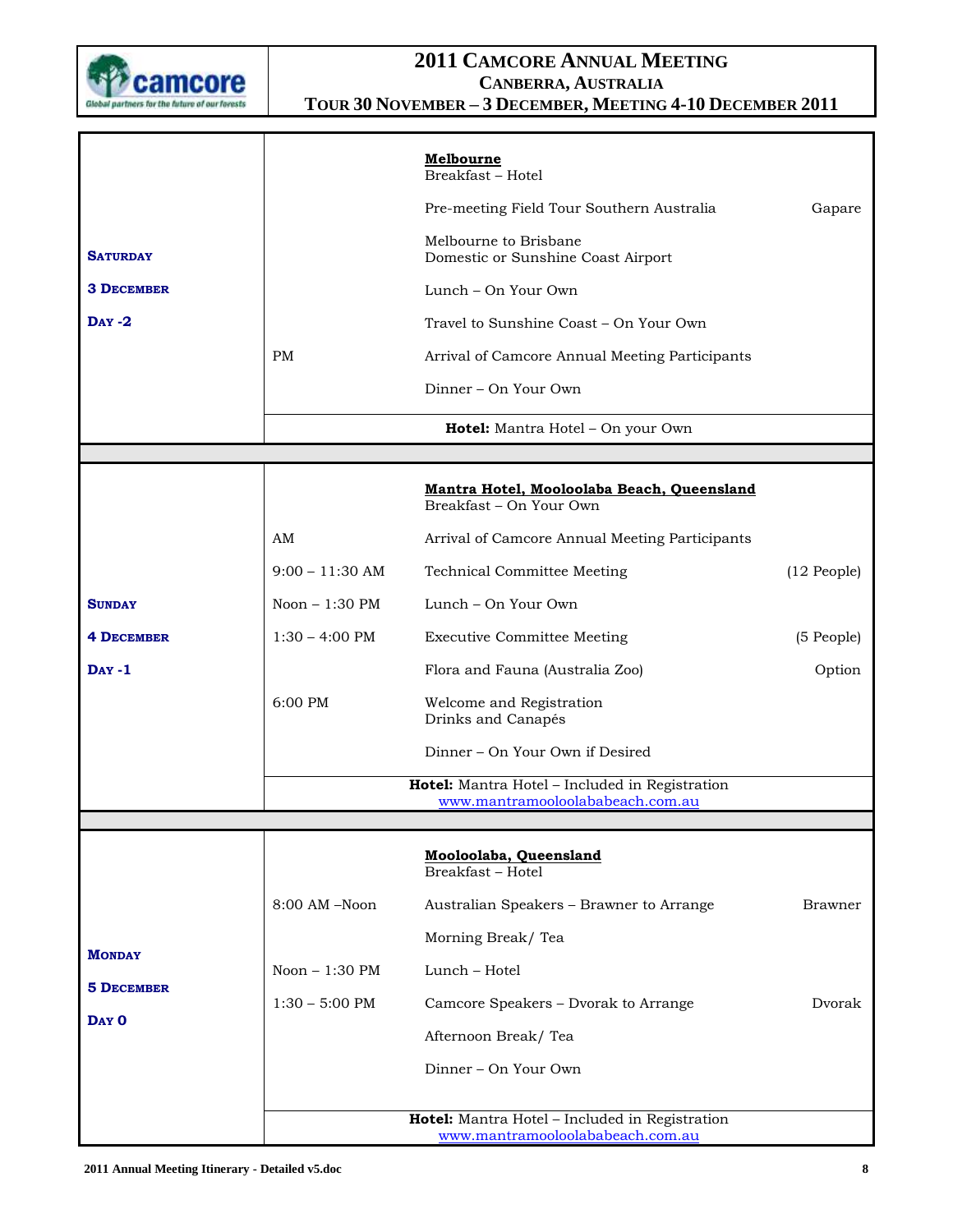

Г

| $7:00 - 7:30$ AM     | Mooloolaba, Queensland<br>Breakfast - Hotel   |                                                                                                                                                                                        |
|----------------------|-----------------------------------------------|----------------------------------------------------------------------------------------------------------------------------------------------------------------------------------------|
| 8:00 AM              | Field tour Pinus and Araucaria                |                                                                                                                                                                                        |
|                      | Morning Break/Tea                             |                                                                                                                                                                                        |
|                      | Lunch - Location                              |                                                                                                                                                                                        |
|                      | Afternoon Break/Tea                           |                                                                                                                                                                                        |
|                      | Dinner – Location TBD                         |                                                                                                                                                                                        |
|                      | www.mantramooloolababeach.com.au              |                                                                                                                                                                                        |
|                      |                                               |                                                                                                                                                                                        |
|                      | Mooloolaba, Queensland<br>Breakfast - Hotel   |                                                                                                                                                                                        |
|                      | Field tour Eucalyptus and Acacia              |                                                                                                                                                                                        |
|                      | Morning Break/Tea                             |                                                                                                                                                                                        |
|                      | Lunch - Location                              |                                                                                                                                                                                        |
|                      | Afternoon Break/Tea                           |                                                                                                                                                                                        |
|                      | Dinner - Location TBD                         |                                                                                                                                                                                        |
|                      |                                               |                                                                                                                                                                                        |
|                      |                                               |                                                                                                                                                                                        |
|                      |                                               |                                                                                                                                                                                        |
|                      | Mooloolaba, Queensland<br>Breakfast - Hotel   |                                                                                                                                                                                        |
| $8:00$ AM $-$ Noon   | Camcore Technical Meeting - Dvorak to Arrange | Dvorak                                                                                                                                                                                 |
|                      | Morning Break/Tea                             |                                                                                                                                                                                        |
| Noon - 1:30 PM       | Lunch - Hotel                                 |                                                                                                                                                                                        |
| $1:30$ PM $-5:00$ PM | Camcore Technical Meeting - Dvorak to Arrange | Dvorak                                                                                                                                                                                 |
|                      | Afternoon Break/Tea                           |                                                                                                                                                                                        |
|                      | Dinner - On Your Own                          |                                                                                                                                                                                        |
|                      | www.mantramooloolababeach.com.au              |                                                                                                                                                                                        |
|                      |                                               | Hotel: Mantra Hotel - Included in Registration<br>Hotel: Mantra Hotel - Included in Registration<br>www.mantramooloolababeach.com.au<br>Hotel: Mantra Hotel - Included in Registration |